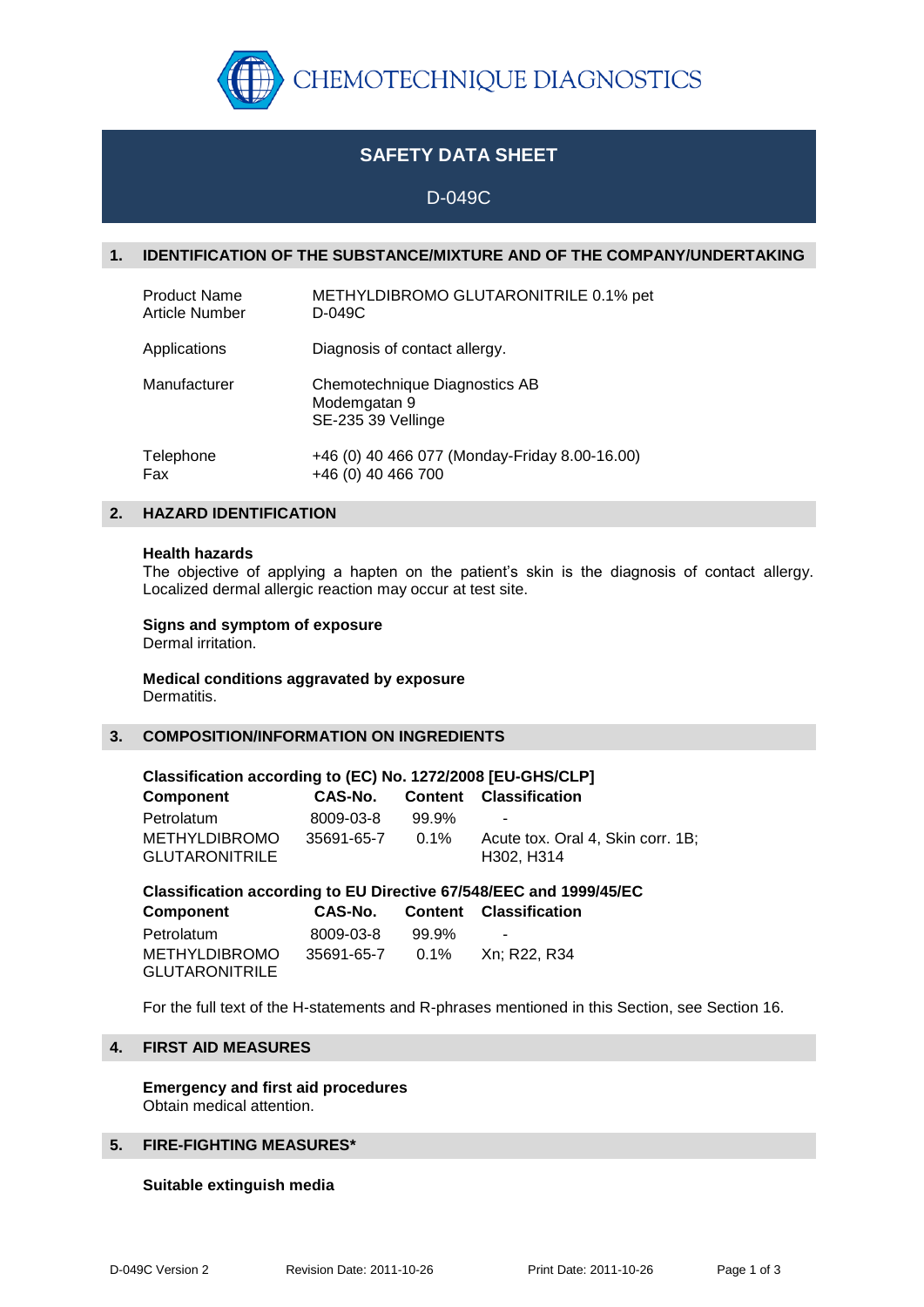

 $CO<sub>2</sub>$ , powder or water spray. Fight larger fires with water spray or alcohol resistant foam. **For safety reasons unsuitable extinguishing agents** Water with full jet.

**Special protective equipment for fire-fighters**

Wear self-contained respiratory protective device. Wear fully protective suit.

\*Data is shown for petrolatum only

### **6. ACCIDENTAL RELEASES MEASURES**

# **Steps to be taken if material is released or spilled**

Contain and place in a closed container.

## **7. HANDLING AND STORAGE**

**Precautions to be taken in handling and storage** Store dark at 5-8°C. Avoid extended exposure to sunlight. FOR EXTERNAL USE ONLY.

## **8. EXPOSURE CONTROLS/PERSONAL PROTECTION**

**Respiratory protection** Not required.

**Ventilation** Local exhaust.

**Protective gloves** Disposal gloves.

#### **Eye protection**

Not required with normal use.

#### **Work/Hygienic practices**

Wash hands after each use.

## **9. PHYSICAL AND CHEMICAL PROPERTIES**

Odour **Odourless** 

Appearance Ivory White Semi-solid

Melting point\* 50-55°C Boiling point\* No data available Flash point\*  $>100^{\circ}$ C Self ignition\* Product does not self ignite. Danger of explosion\* Product does not present an explosion hazard. Density\* No data available. Solubility in/Miscibility with Water\* Insoluble

\*Data is shown for petrolatum only

## **10. STABILITY AND REACTIVITY**

#### **Incompability**

May react with strong oxidizing agents.

#### **Stability**